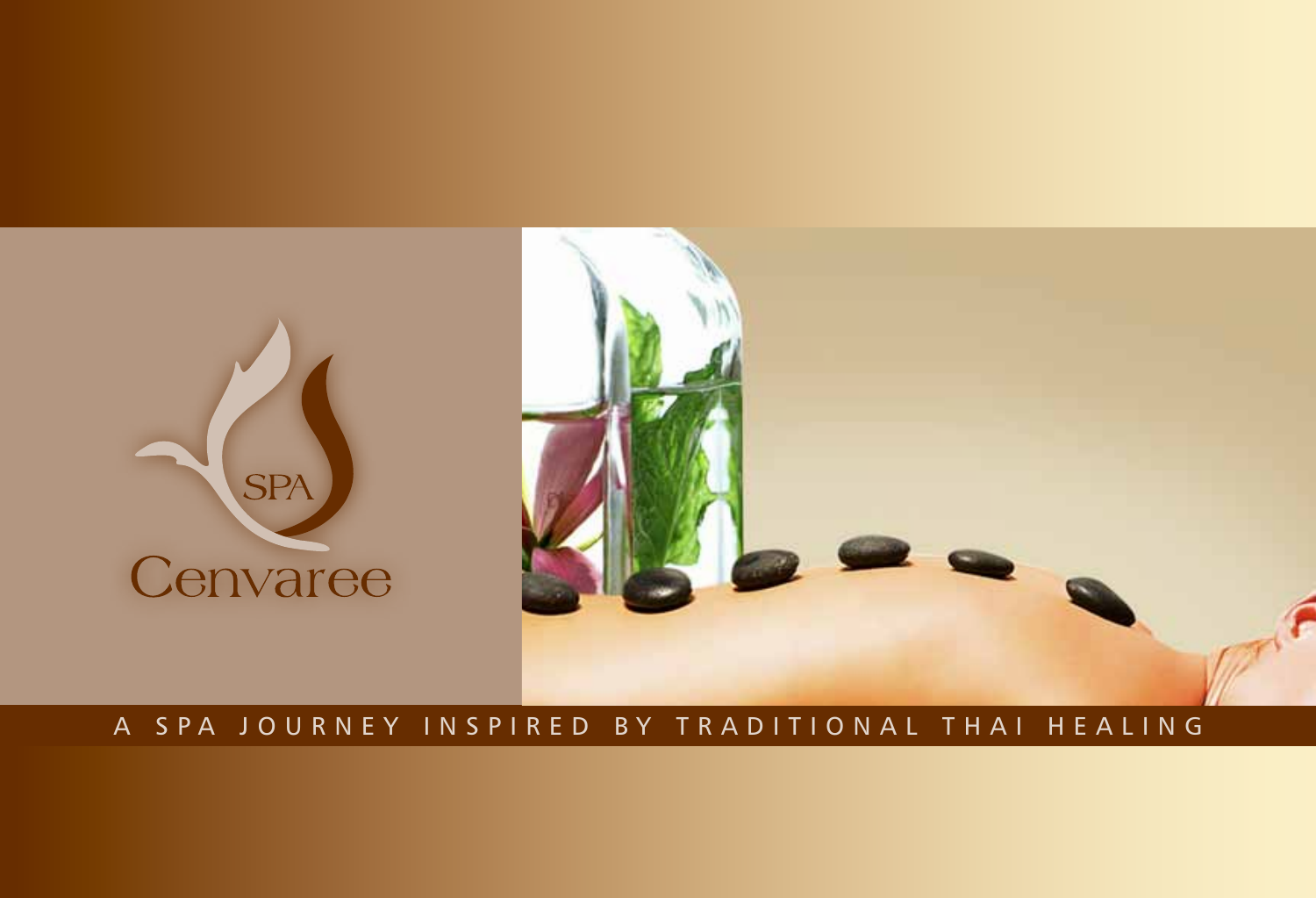

 $\widehat{\mathscr{L}}$ mbrace the gentle warmth of nature as you step into a journey of relaxation.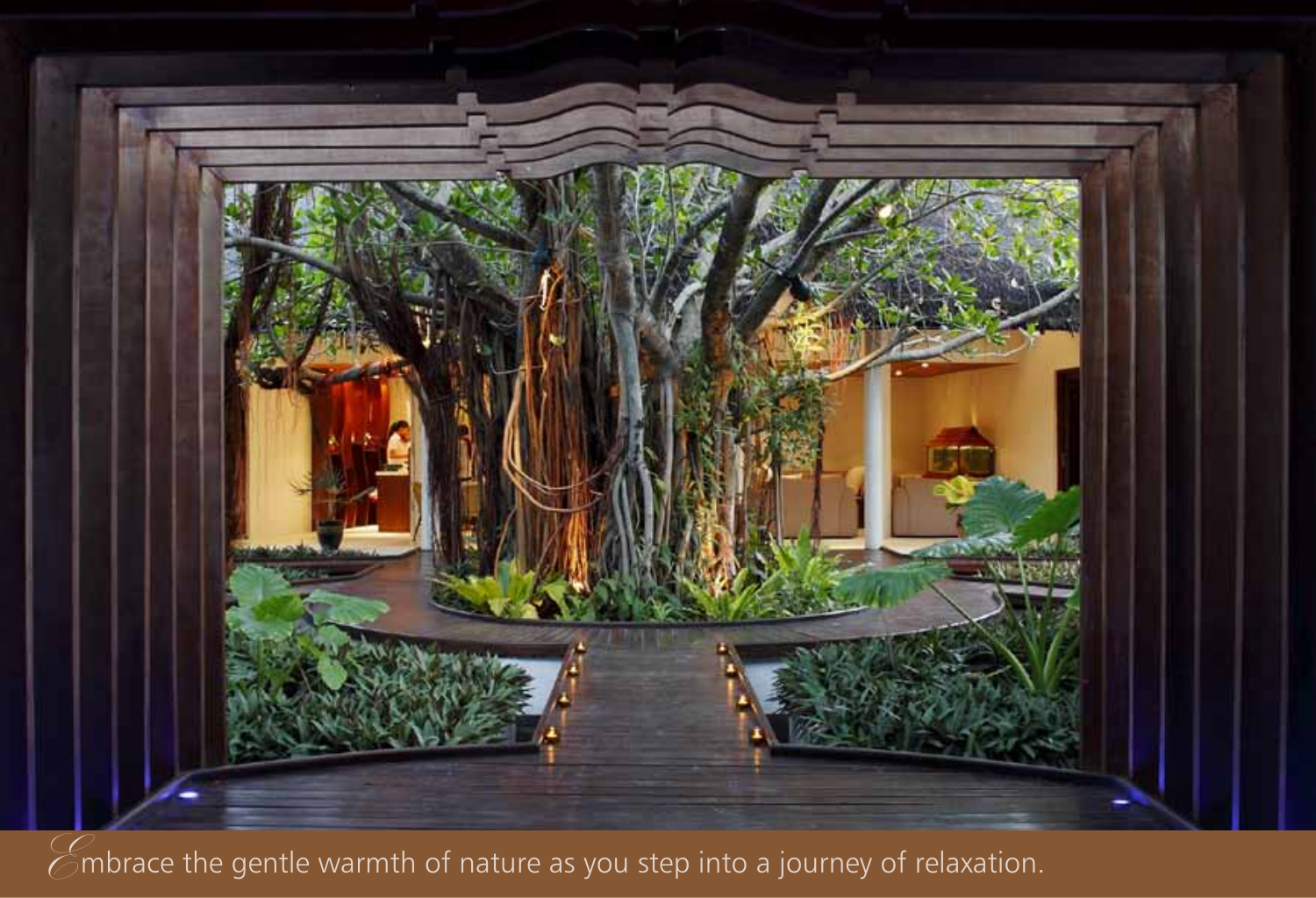Welcome to Spa Cenvaree

Harnessing the positive energy of nature with traditional Thai therapies, the guiding philosophy of each spa journey is to deliver holistic well-being to each individual.

We believe life force is enhanced through the balance of Body, Mind and Soul, which is achieved through making time for a calm moment and allowing your body to rest and rejuvenate.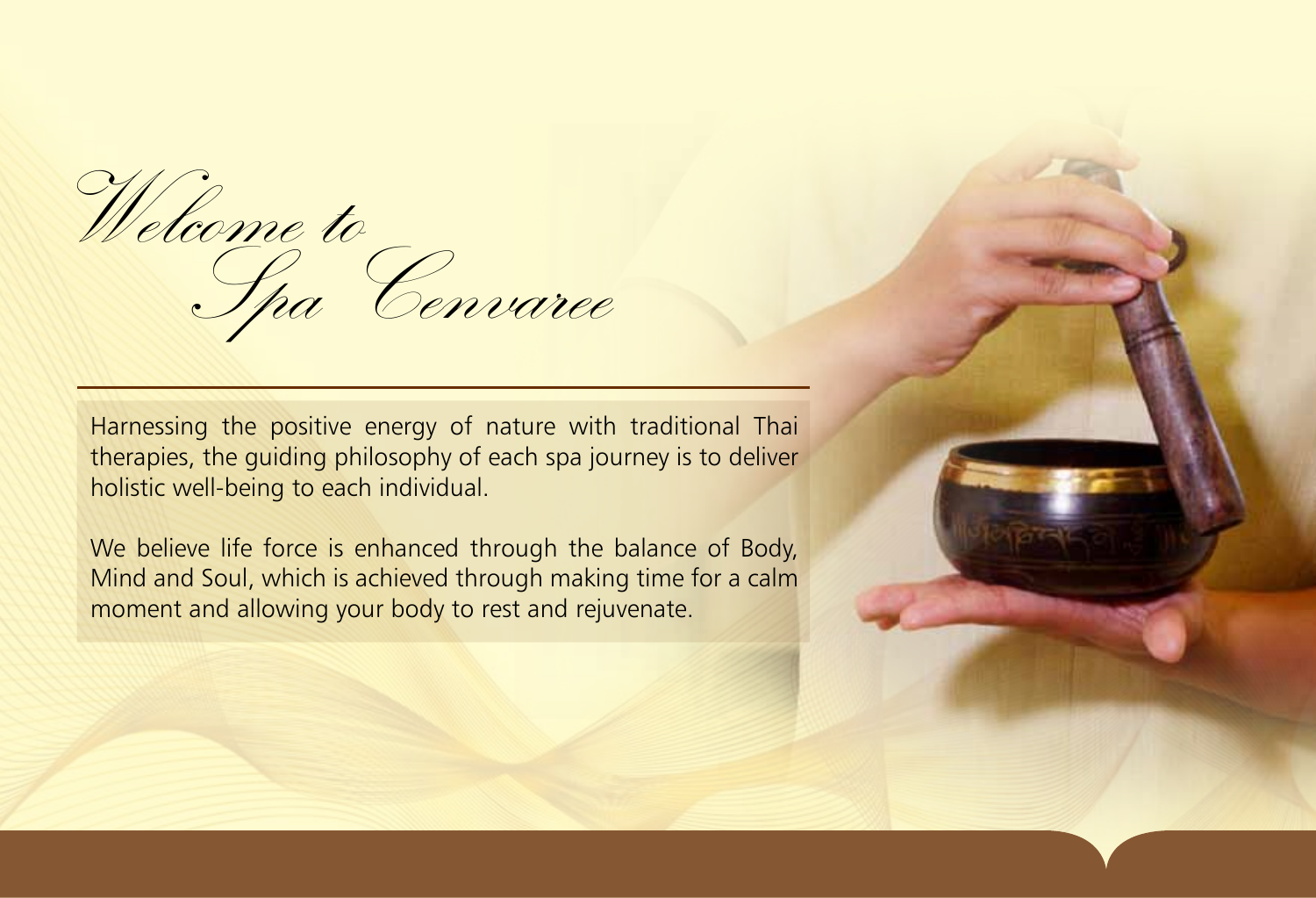

 $\mathcal{E}$ xperience the haven of tranquility.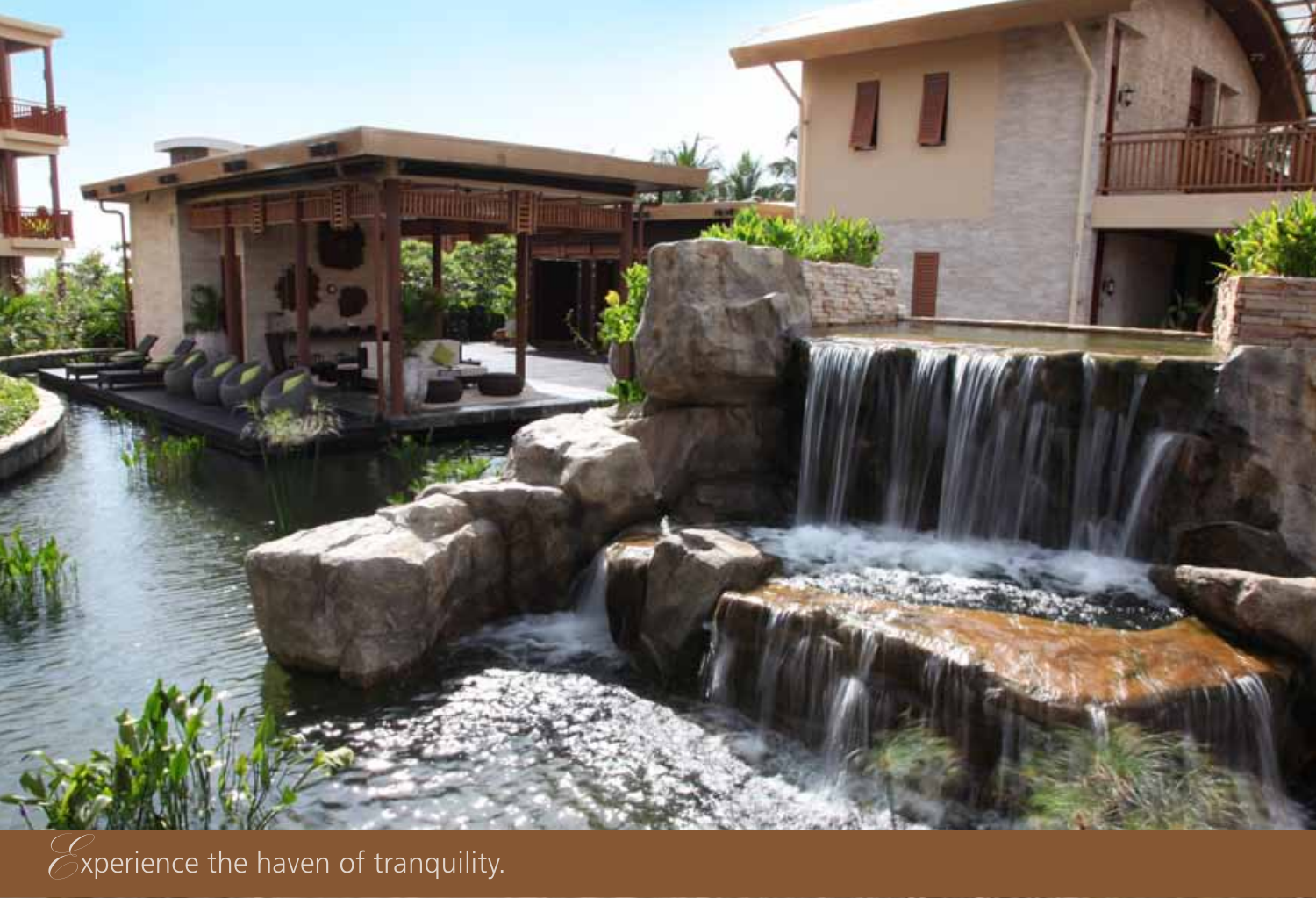# A SANCTUARY OF RELAXATION

In order to attain the most from your spa experience, please arrive 25 minutes prior to your treatment and enjoy herbal tea in the relaxation lounge and take advantage of our steam, sauna and plunge pool facilities, which are complimentary for all spa guests. Wet facilities may differ slightly amongst the properties.

Children are not allowed at the spa unless accompanied by an adult.

Your personal time at SPA Cenvaree is for relaxation and self-renewal. We ask that you respect other guests' privacy by speaking softly. Please switch off your mobile phones upon entering the sanctuary of SPA Cenvaree.

## **VALUABLES**

We recommend that you leave your valuables at home. Lockers are provided, however we regret that we cannot be responsible for loss or damage of personal articles.

# HEALTH CONDITIONS

If you have low / high blood pressure, heart conditions, skin allergies, or other medical complications, we advise that you consult your doctor before reserving our spa treatments.

Smoking and the consumption of alcohol within the spa are prohibited. It is also advisable to avoid the consumption of alcohol or heavy meals prior to, or after any spa treatment.

## GIFT CERTIFICATES

Perfect for a special occasion, Mother's Day, corporate rewards, or just saying thank you, our range of spa services are ideal for every pampering experience. Email us at spacenvaree@chr.co.th or contact our Spa Manager for more information.

# CANCELLATION POLICY

A 4-hour cancellation or re-scheduling notice is required for all services. Rescheduling of appointments is subject to space availability. Any cancellation with less than 4 hours notice will incur a 50% cancellation fee. A full charge will be imposed for a ''no-show''.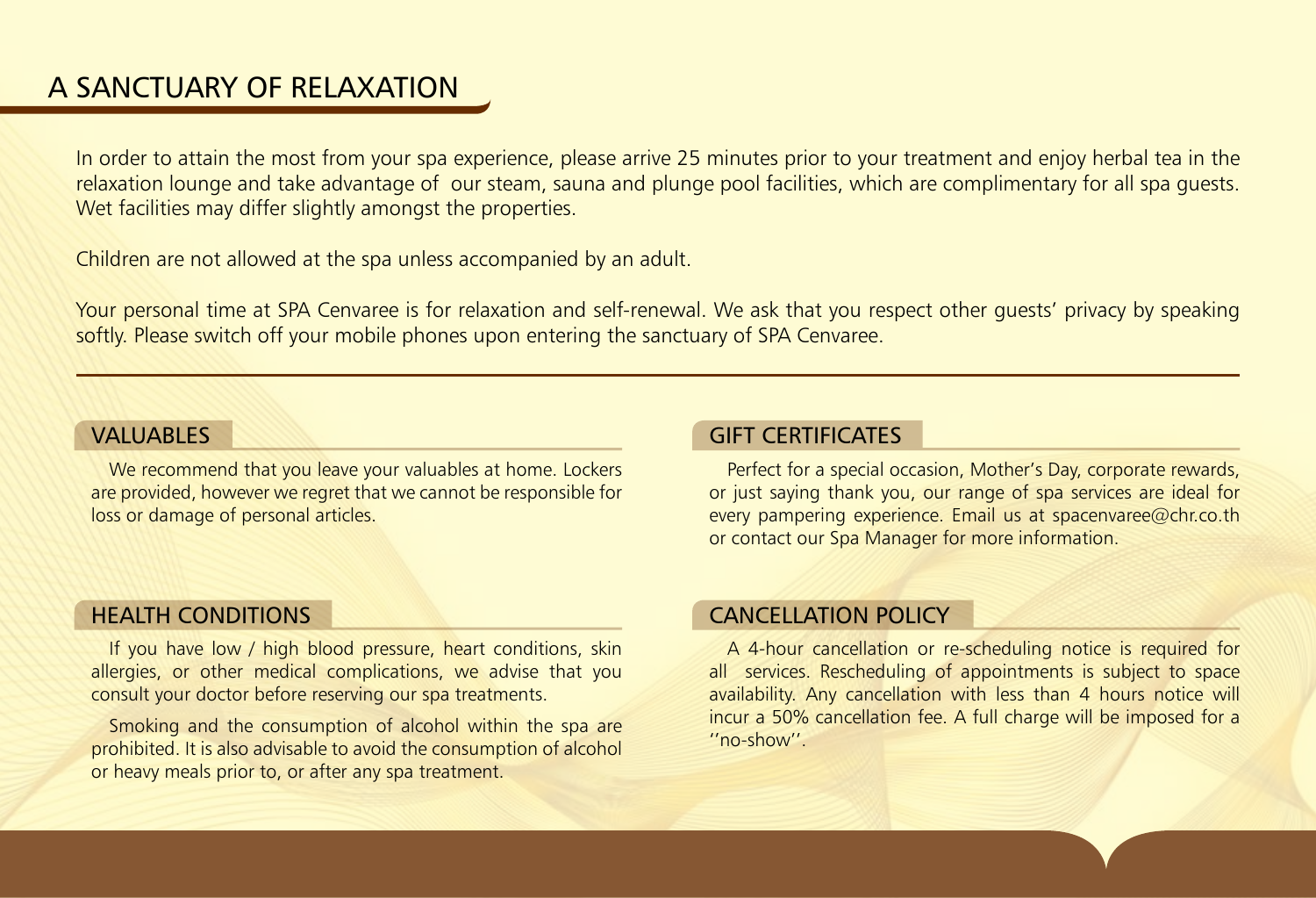

# THAI TRANQUILITY

# THAI BODY BALANCE 2.5 Hrs

This journey combines a collection of signature recipes developed for guests to experience the soul of a Thai spa journey as well as its ancient traditions. Ingredients are carefully selected for their nourishing and healing properties. These include organic grains, bark extracts, aromatic roots and herbal powder prepared freshly for each ritual.

- Smoothing Wheat Germ and Sesame Foot Scrub
- Organic 7 Miracle Grains Body Exfoliation
- Choice of Chakra Balancing Vichy Shower or Detoxifying Thai Herbal Tea Bath
- Choice of ''Nuad Thai'' or Aromatherapy Massage
- Nourishing Facial Massage with Warming Sesame Pouch
- Refreshment

(In the event water facilities such as Vichy or Bath are not available, an Indian Head Massage will be offered as a substitute.)

# SERENITY 2.5 Hrs

This treatment begins with a balancing and moisture rich hair mask massaged all over the scalp to instill relaxation. Using a finely blended mixture of Avocado oil and Kaffir Lime, this recipe is Thailand's best kept secret for lustrous and silky soft hair. Next, enjoy an exfoliation with tropical passion fruit infused with olive oil, fresh lemongrass and sea salt to give the skin a deep cleanse. We complete your treatment with an invigorating Vanilla Shea Butter full body massage enriched with Jojoba oil to enhance natural radiance while leaving you refreshed from head to toe.

- Deluxe Scalp Massage with rich Avocado Coconut Cream Mask
- De-Aging Passion Fruit & Lemongrass Salt Scrub
- A Soothing Massage of Vanilla Shea Butter
- Refreshment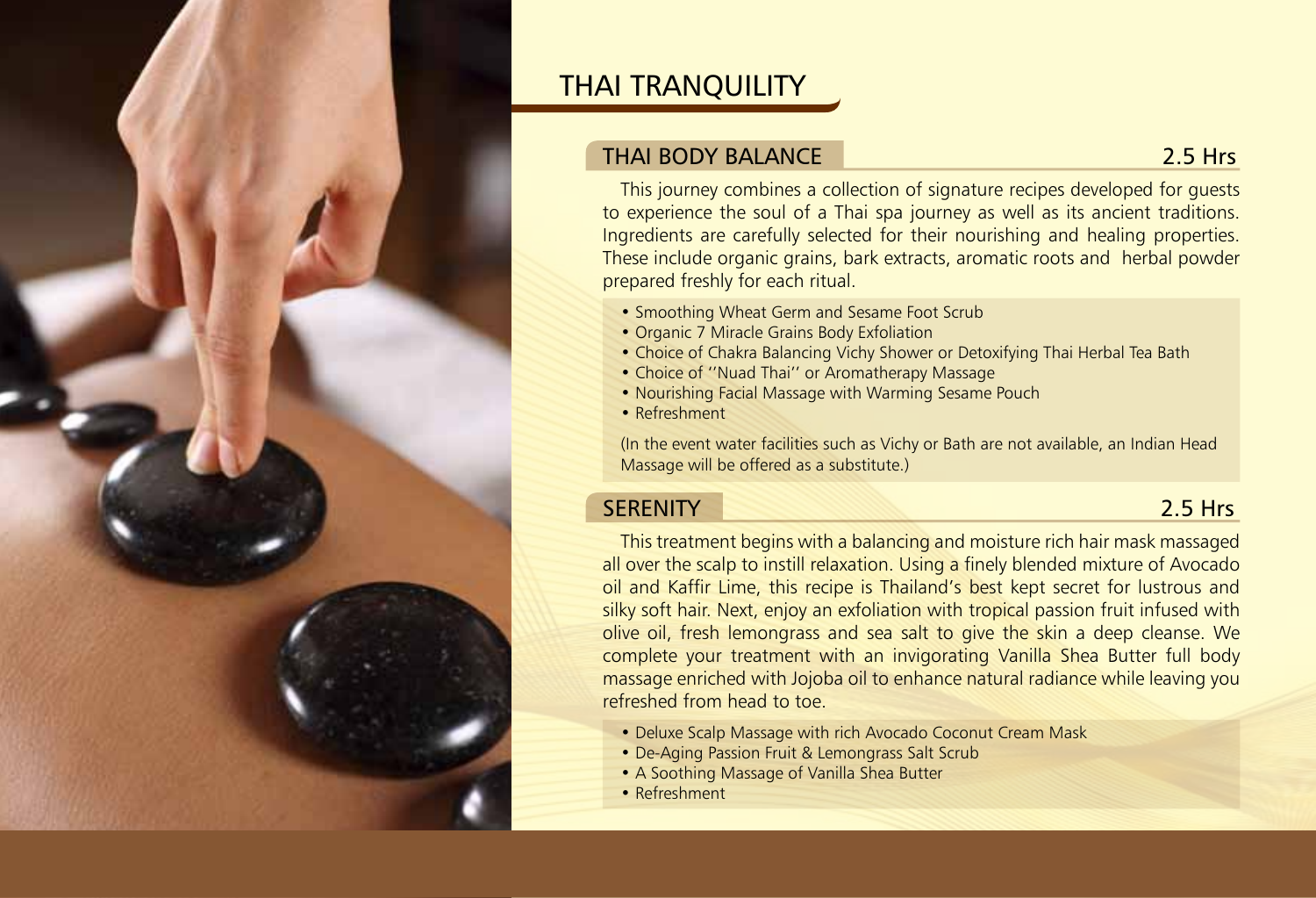## SALT RELIEF – ''A Samunprai Signature'' 2.5 Hrs

Inspired by healing rituals passed down from generations, this package uses the ancient remedy of salt to treat muscle tension. Treatment is also popular amongst mothers who want to regain body wellness after childbirth. A perfect tonic to relieve aching muscles, treatment begins with a warm bath filled with detoxifying tea leaves, herbal salt and spices to prepare your body for a warm soothing body massage. Steamed herbal clay pots filled with medicinal herbs are applied to the body to induce sweating, thereby eliminating toxins from the skin.

- Herbal Salt Tea Bath Muscle Melter Massage
- Salt Pot Heat Compress Refreshment
- 

# ''WANALEE'' (A Royal Treat) 3.0 Hrs

Combining the richness of Thai herbs and organic plant essences, this spa journey is deeply detoxifying at all levels. To begin, a layer of Chrysanthemum flower is gently stroked on your skin surface to polish skin tone. Your journey continues as you are immersed in a comforting wrap with galangal roots, turmeric and black pepper to stimulate the lymphatic system and to assist the removal of toxins. Next, soothing scalp massage is administered while you rest. After a refreshing shower, succumb to an aromatherapy massage or a traditional Thai massage. To complete this royal treat, allow your senses to be overcome with an oxidant facial using active ingredients such as Calendula, Licorice, and Evening Primrose to restore skin freshness. The journey ends with a cup of refreshing Chrysanthemum tea.

- 
- Botanical Bliss Scrub Galangal Firming Wrap
- Jurlique Deep Cleanse Facial Choice of Oil Massage or 'Nuad Thai
- Refreshment

# ULTIMATE Well-being 3.0 Hrs

Inspired by village rituals of deep cleansing after a long day in the field, this treatment uses earth stones to increase strength and vitality. Guest is vigorously massaged with pumice stone combined with a moisturising mix of freshly grated coconut flakes, sesame seeds, oatmeal and coffee powder. Then heated basalt stones are pressed into key locations on the body to loosen tense muscles and reduce inflammation. This treatment is accompanied with an organic facial customised for him or her.

- Coconut & Pumice Stone Scrub
- Hot Stone Massage
- Jurlique Intense Recovery Facial for her
- Jurlique Facial Formula for him
- Refreshment



# $\epsilon$  xperience our spa packages, therapies with a local flavour.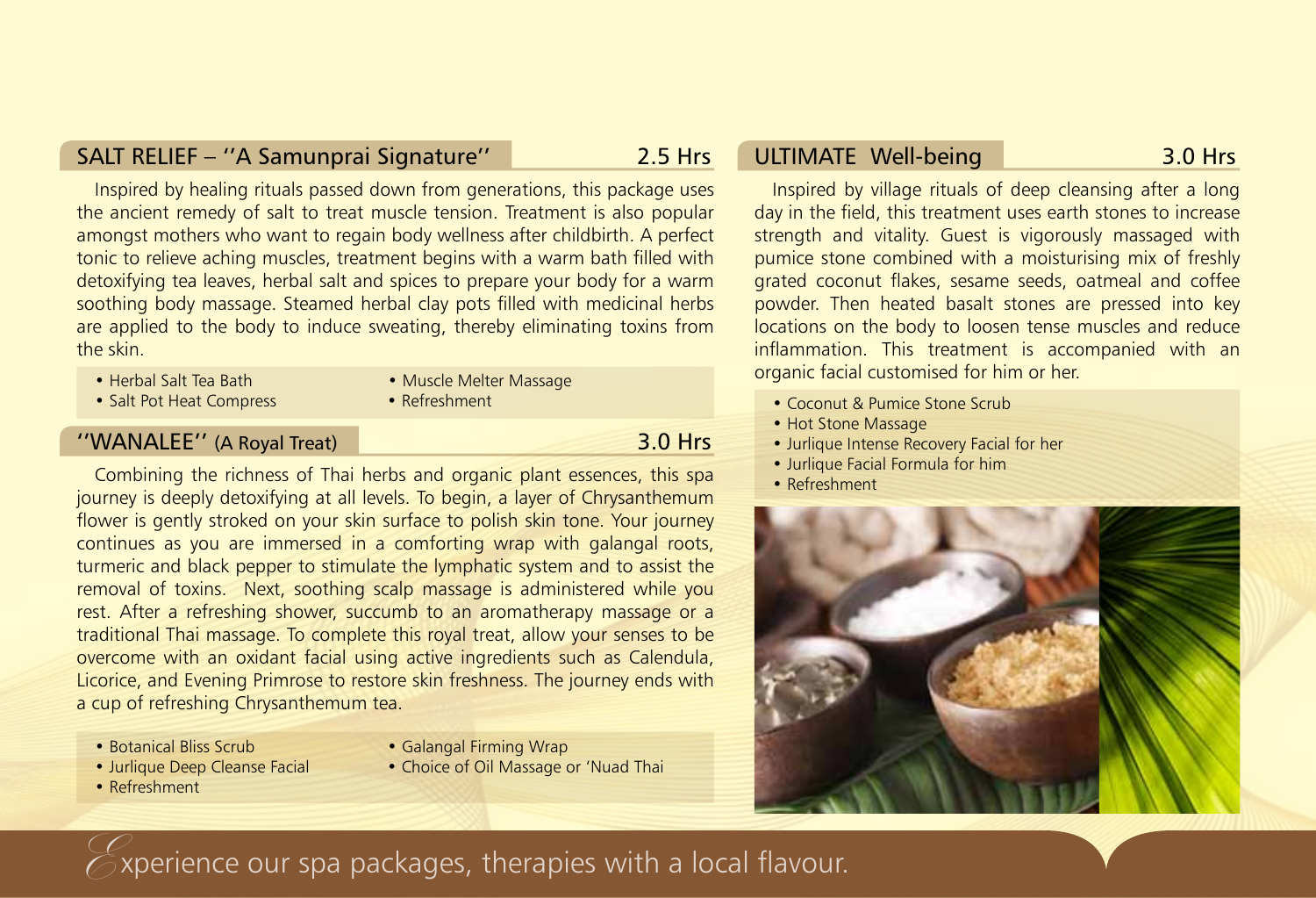# SEASONAL THERAPY WITH VICHY RAIN SHOWER

The traditions of Water Cure have been used for centuries to relieve aching muscles and rejuvenate the body. Choose from our wellness therapies created to counter the effects of seasonal change on the body, mind and spirit.

# SUMMER'S REST 2.0 Hrs

Treat yourself to the skin hydration of the season. Also known as a wonder anti-aging ingredient, '*Wakame*' (Undaria Pinnatifida) is mixed with sea salt to exfoliate dead skin cells and maintain skin youthfulness. Then a skin firming wrap of Algae and Caffeine is applied to increase fat burning before you luxuriate in a rinse under six shower heads to invigorate the skin. Session completes with a relaxing aroma massage with Rose Geranium Oils.

## WINTER RECHARGE 2.0 Hrs

A winter detox programme designed to help the body release toxins and reduce cellulite in your skin. Session includes:

- Body Brushing
- Ayurvedic Udvartanum Herbal Scrub (Herbal Powder Massage)
- Detoxifying Herbal Mud Wrap
- Chakra Balancing Stimulating Shower
- Body Massage of Vanilla Shea Butter

(Seasonal Therapies are available at selected branches only)

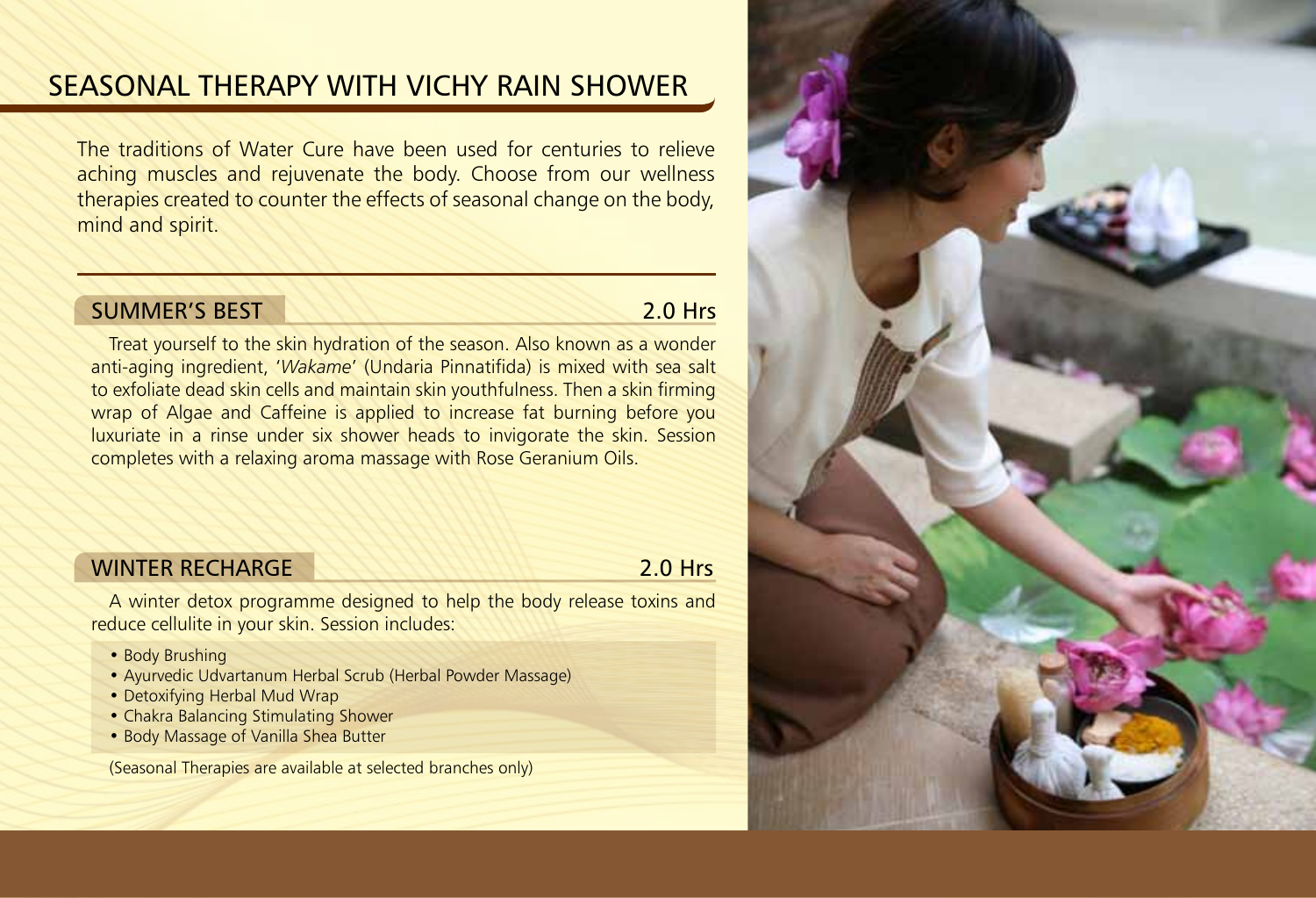# COUPLE'S SPA JOURNEY

These half day packages are developed based on rituals traditionally given to brides and grooms before their marriage ceremony.

# NIRAN NIRVANA (Heaven for Two) 3.5 Hrs supabburut (For the Gentlemen)

- Steam Therapy
- Tamarind & Sesame Detoxifying scrub
- Luxurious Citrus & Coconut Milk Bath
- Deep Muscular Massage
- Jurlique Facial Formula for him
- Refreshment

# supabsatri (For the Ladies)

- Steam Therapy
- Sea Champagne Body Contour Wrap
- Luxurious Citrus & Coconut Milk Bath
- Aromatherapy Massage
- Jurlique Intense Recovery for her
- Refreshment

(In the event bath services are not available, an Indian Head Massage will be offered as a substitute.)

# HONEYMOON RETREAT 3.5 Hrs

- Body Brushing
- Mocha Chino Mud Wrap
- Succulent Strawberry Scrub
- A Soothing Massage of Vanilla Shea Butter
- Thai Herbal Facial
- Refreshment

 $\mathcal C$  ouple spa retreats with treatments designed specially for him and her.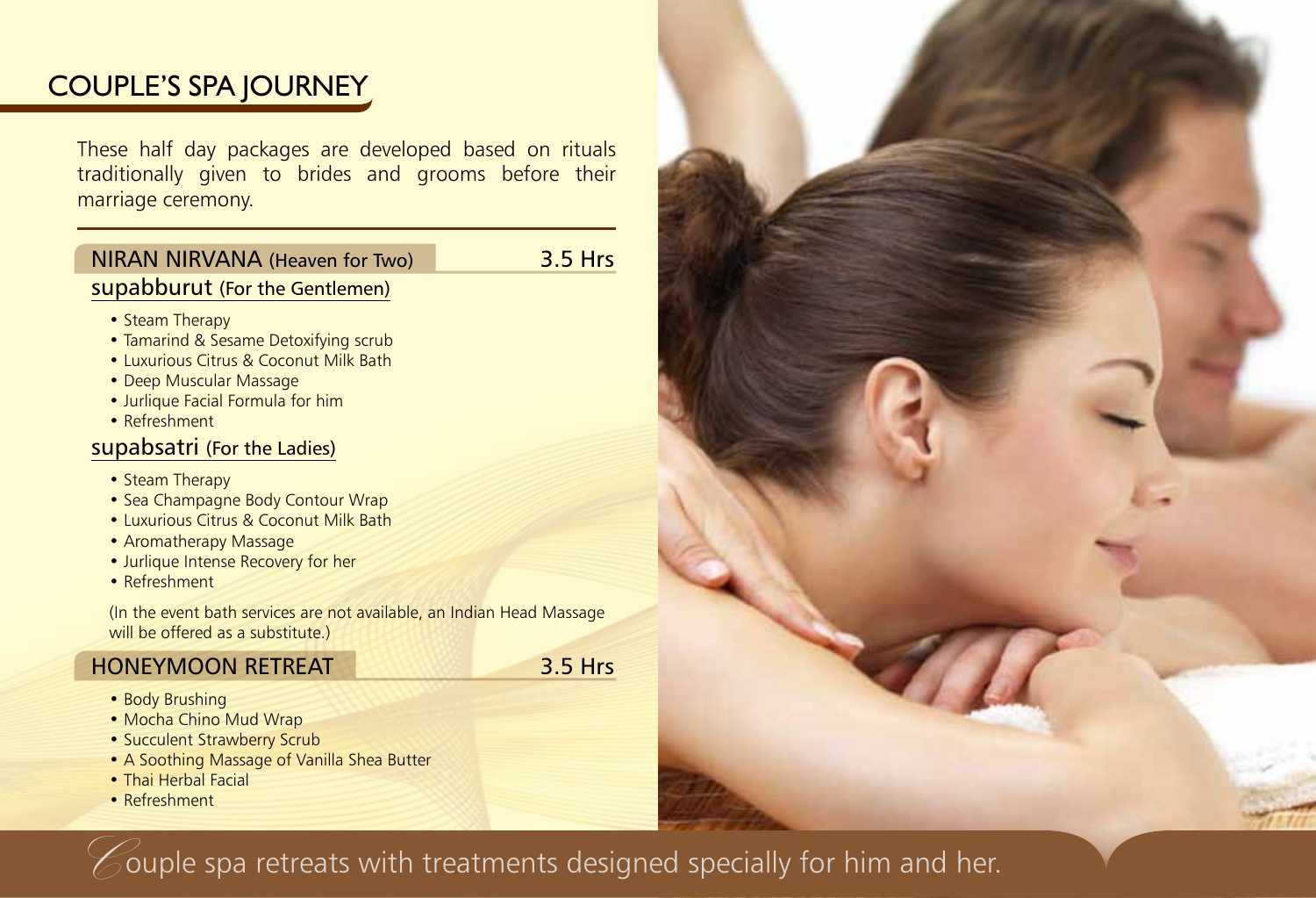

 $\sqrt{\phantom{a}}$   $\sqrt{\phantom{a}}$  exclusive retreat where every spa treatment is personalised to replenish the body and mind.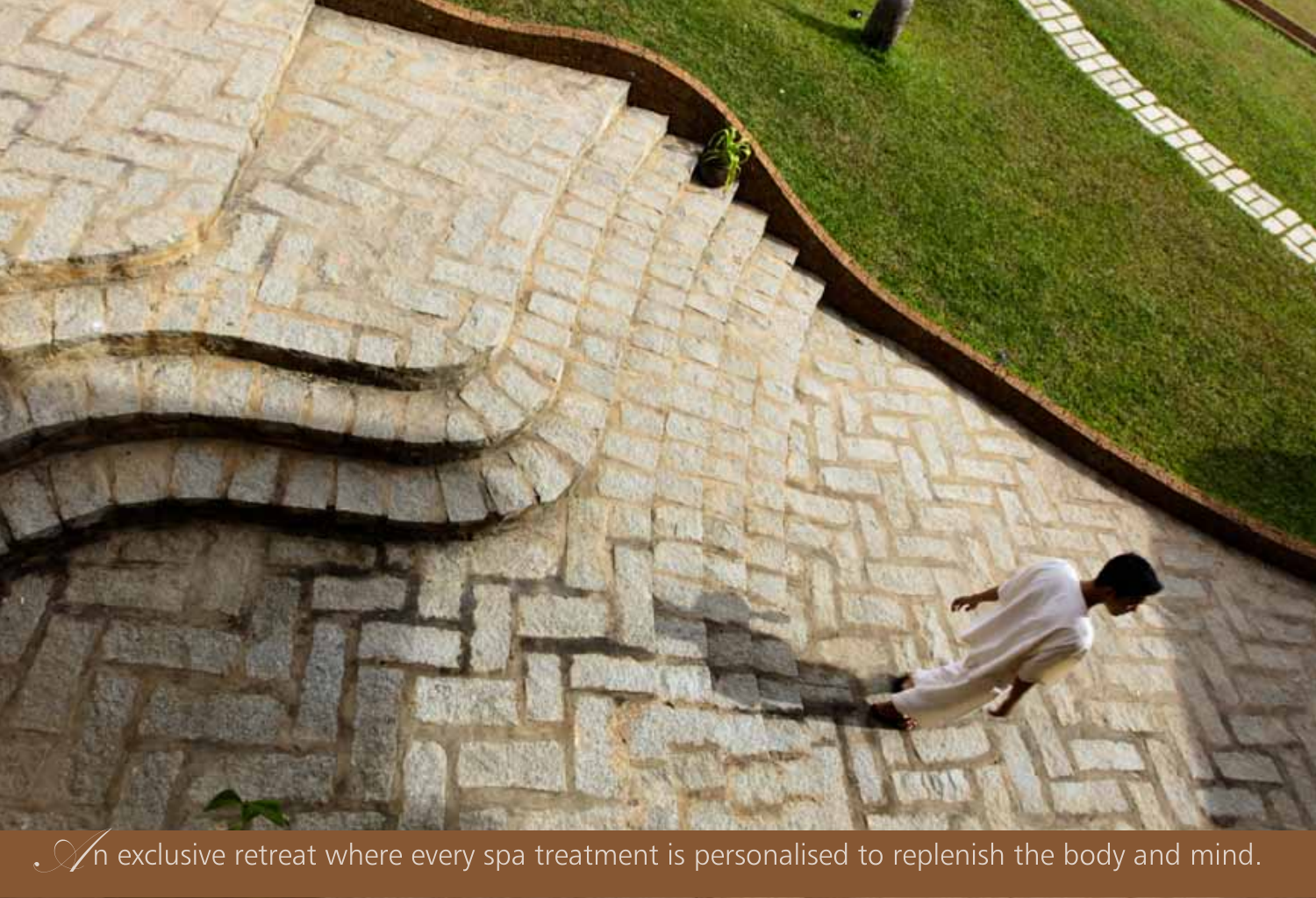# MULTI-DAY RETREAT

# 2 Day De-stress & De-toxifying Retreat

Together with its master therapists, Spa Cenvaree has developed this holistic programme that enables you to experience the soul of a Thai spa journey as well as its ancient rituals and traditions.

| <b>PROGRAMMES</b>                          | Day 1 | Day 2 |
|--------------------------------------------|-------|-------|
| Signature Salt Pot Muscles Melter          | X     |       |
| <b>Nuad Tao (Traditional Foot Massage)</b> |       | X     |
| Siamese Herbal Body Scrub                  |       | X     |
| <b>Galangal Firming Wrap</b>               |       | X     |
| <b>Thai Herbal Facial</b>                  | X     |       |
| Home Spa Gift Set                          |       | X     |
| <b>Refreshment</b>                         | X     | x     |

## 3 Day Longevity & Rejuvenation Retreat

This retreat aims to replenish the vital energy of the body. Programmes are effective to reduce visible signs of aging while providing a calming effect to the body's nervous system.

| <b>PROGRAMMES</b>                         | Day 1 | Day 2 | Day 3 |
|-------------------------------------------|-------|-------|-------|
| <b>Aromatherapy Massage</b>               |       |       | X     |
| <b>Hot Stone Massage</b>                  | X     |       |       |
| <b>Nuad Tao(Traditional Foot Massage)</b> |       | X     |       |
| Sea Champagne Body Contour Wrap           |       | X     |       |
| Shirobhyanga (Indian Head Massage)        |       | X     |       |
| Jurlique Deep Cleanse Facial              |       |       | X     |
| <b>Botanical Bliss Flower Scrub</b>       | X     |       |       |
| Home Spa Gift Set                         |       |       | X     |
| Refreshment                               | X     | X     | X     |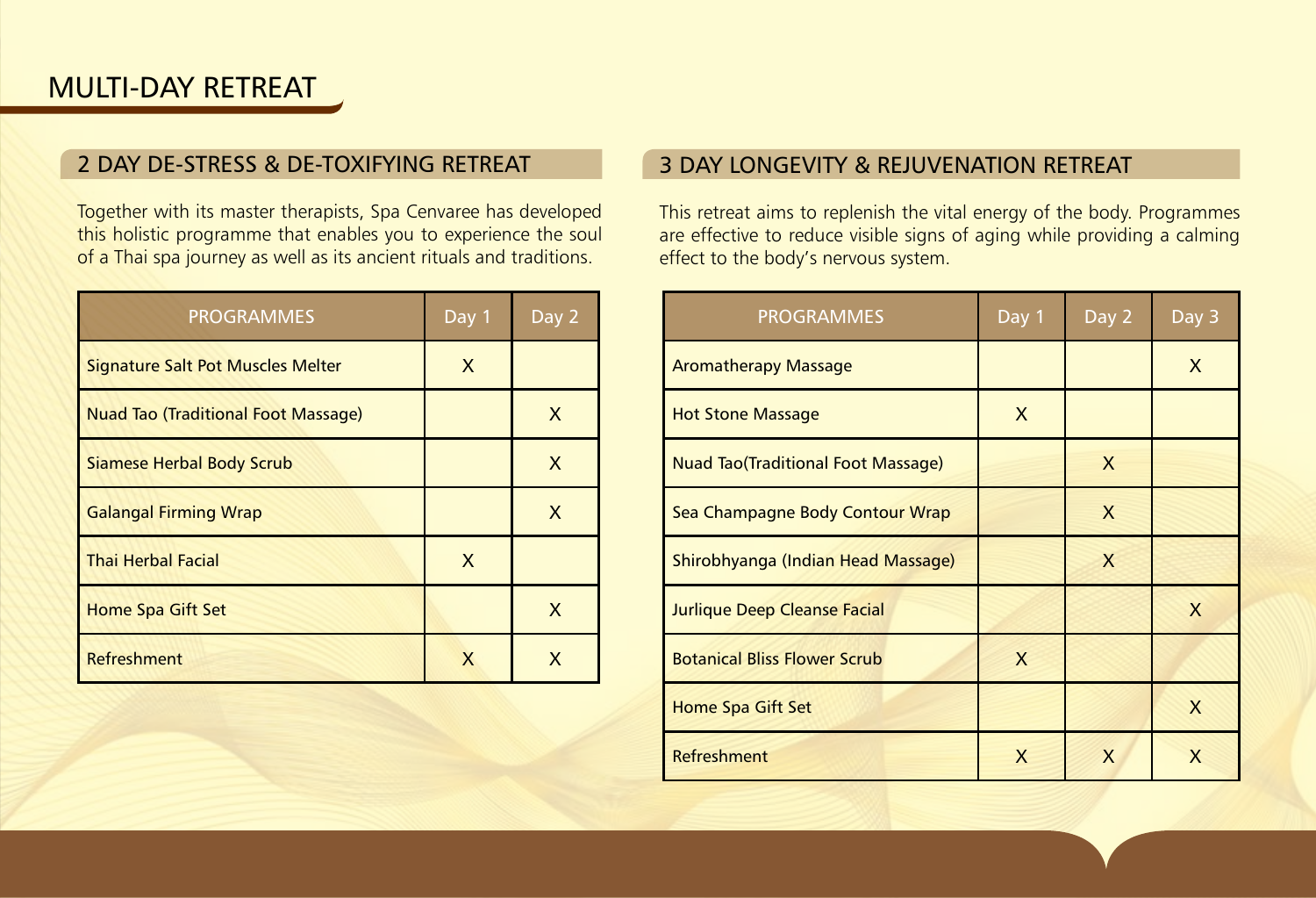# SIGNATURE COLLECTION

# SIGNATURE SAIT POT MUSCLES MELTER 90 min

A guest favourite, this therapy is a locally inspired ritual combining deep tissue massage and hot salt pot compress to release tension in the shoulders and lower back muscles. Each pot contains a blend of coarse salt and medicinal herbs to provide relief to tired muscles. Therapeutic oils such as Pettigrain, Eucalyptus and Lavender penetrate deeply into muscle tissue during this therapy.

# THAI HARMONY 90 min 120 min

(Signature Four Hands Massage)

A four hand massage performed by two therapists in unison, this experience coordinates a blend of Thai, Swedish, Shiatsu and Reflexology techniques using deep rhythmic movement to leave you feeling completely renewed.

# Nuad Pra Kob 90 min | 120 min

### Herbal Compress Massage

This traditional massage features a warm herbal poultice to soothe aching muscles. This massage is particularly effective for alleviating sore muscles, arthritis, or stress.

# NUAD THAI 60 min 90 min

#### Royal Thai Massage

Traditional Thai massage over the clothes using pressure points to relieve muscular aches. This therapy combines stretching techniques to loosen joints and tone muscles.



### NUAD TAO **75 min** Traditional Foot Massage

This treatment promotes relaxation to the entire body through the use of pressure points and foot massage. When all tension is released, a foot herbal compress filled with warming herbs is applied to revitalise the legs.

# HAI MUFA 60 min

### (Village Rituals for Back Relief)

Inspired by household healing traditions, this muscle relief ritual was invented by our master therapists using Deep tissue, Swedish, and stretching techniques to relax tired muscles in the back, shoulders and neck. Take pleasure in a delightful herbal back compress aided by our therapist's expert hands.

Sing medicinal herbs such as plai, lemongrass, ginger, kaffir lime mixed with sea salt to soothe weary muscles.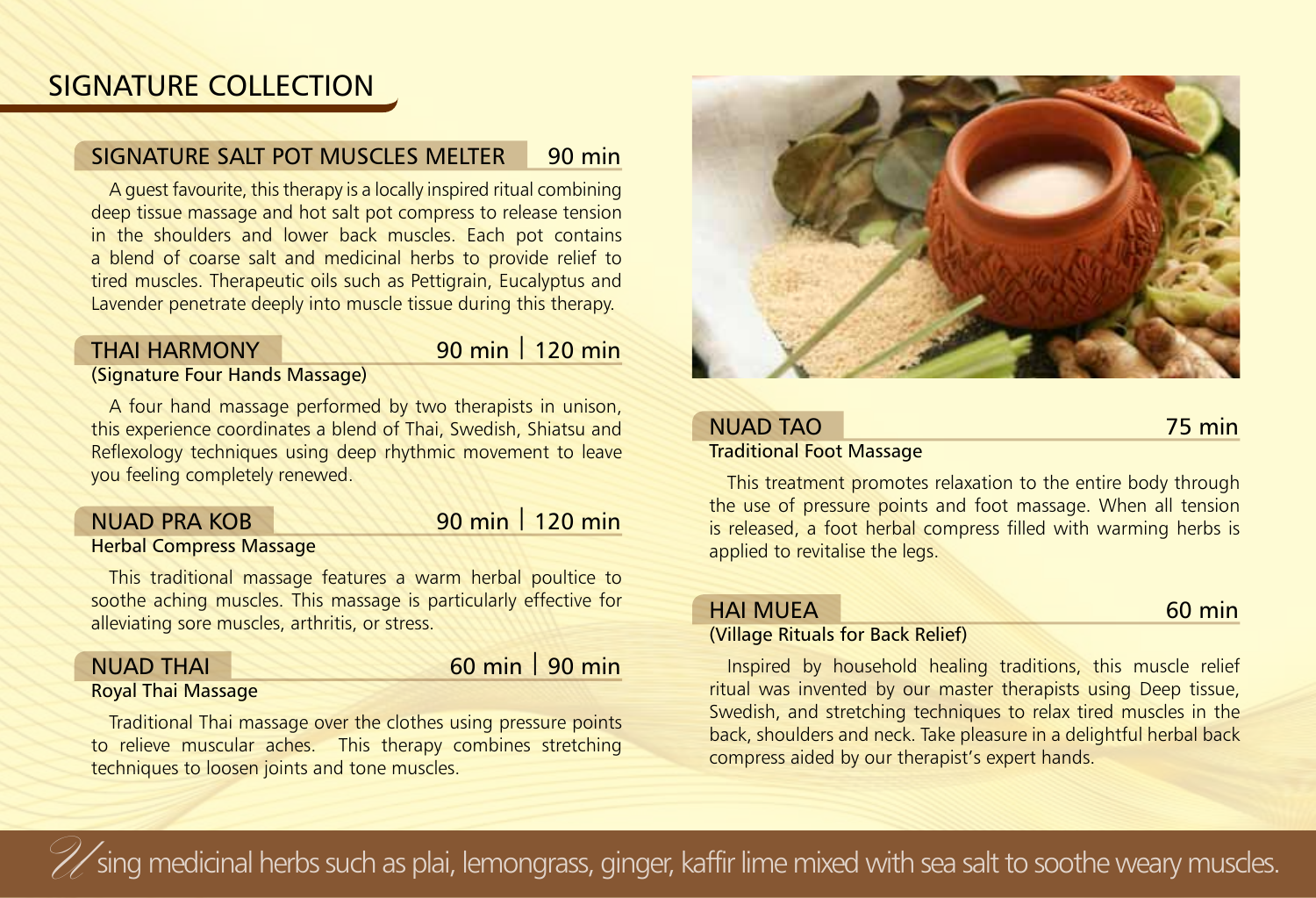# BODY MASSAGE

# Hot Stone Massage 90 min

Basalt rock is heated in water and placed along the meridians of the body to soothe muscles and relieve tension. These stones are treated with essential oils before being positioned on your chakras. Combined with massage, this therapy creates a deep sense of relaxation.

# BALINESE MASSAGE 60 min 90 min

Based on the healing expertise of the Balinese people, this technique uses a mix of acupressure, reflexology and skin rolling to reach below the superficial muscle layers. Deep pressure is applied to release tense and knotted tissue.

# AROMATHERAPY MASSAGE 60 min | 90 min

A full-body massage using essential oils to relax the body and mind. Smooth and soothing movements will gently lull you into a realm of tranquil dreams, leaving you totally rejuvenated. Choose from several oil combinations.

# DEEP MUSCULAR MASSAGE 60 min | 90 min

Perfect for the athlete individual who requires body work to release muscle tension and increase joint flexibility. This massage focuses on individual muscle groups using deep compression and strokes. Massage is performed with aromatherapy oils to promote harmony of the body and mind.

# SWEDISH MASSAGE 60 min | 90 min

Designed with the sports enthusiast in mind, this massage is effective in loosening tight muscles and relieving aches associated with strenuous activity or exercise. Light or medium pressure is customised to your personal needs.

# RUNNER'S MASSAGE 60 min

A therapeutic bodywork focusing on the feet, legs, lower back and thigh. This treatment is recommended after athletic events as a quick repair to rid lactic acid build-up in the legs.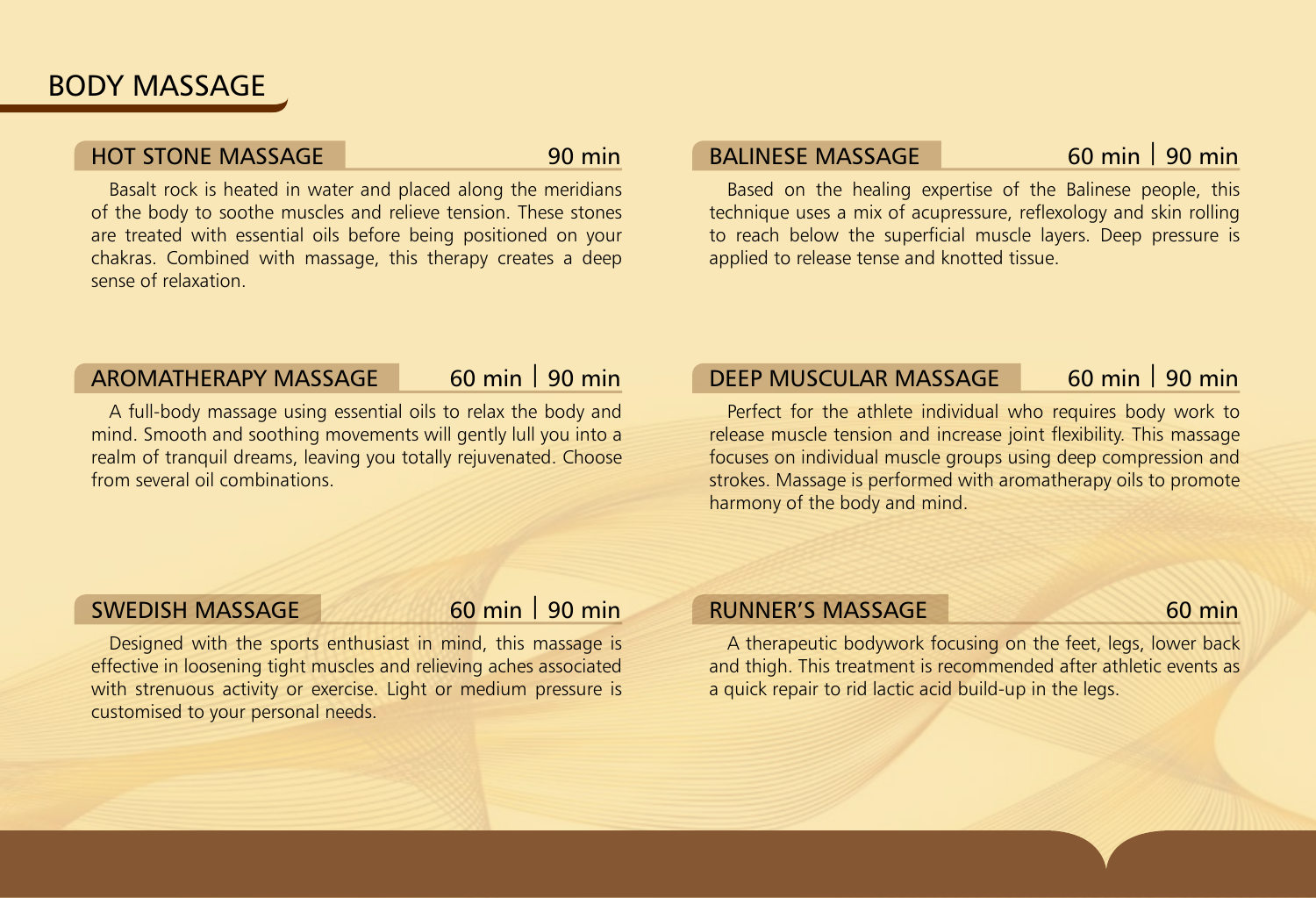

 $\mathcal{A}_1$  an ancient holistic healing approach known for its balancing and rejuvenating effects.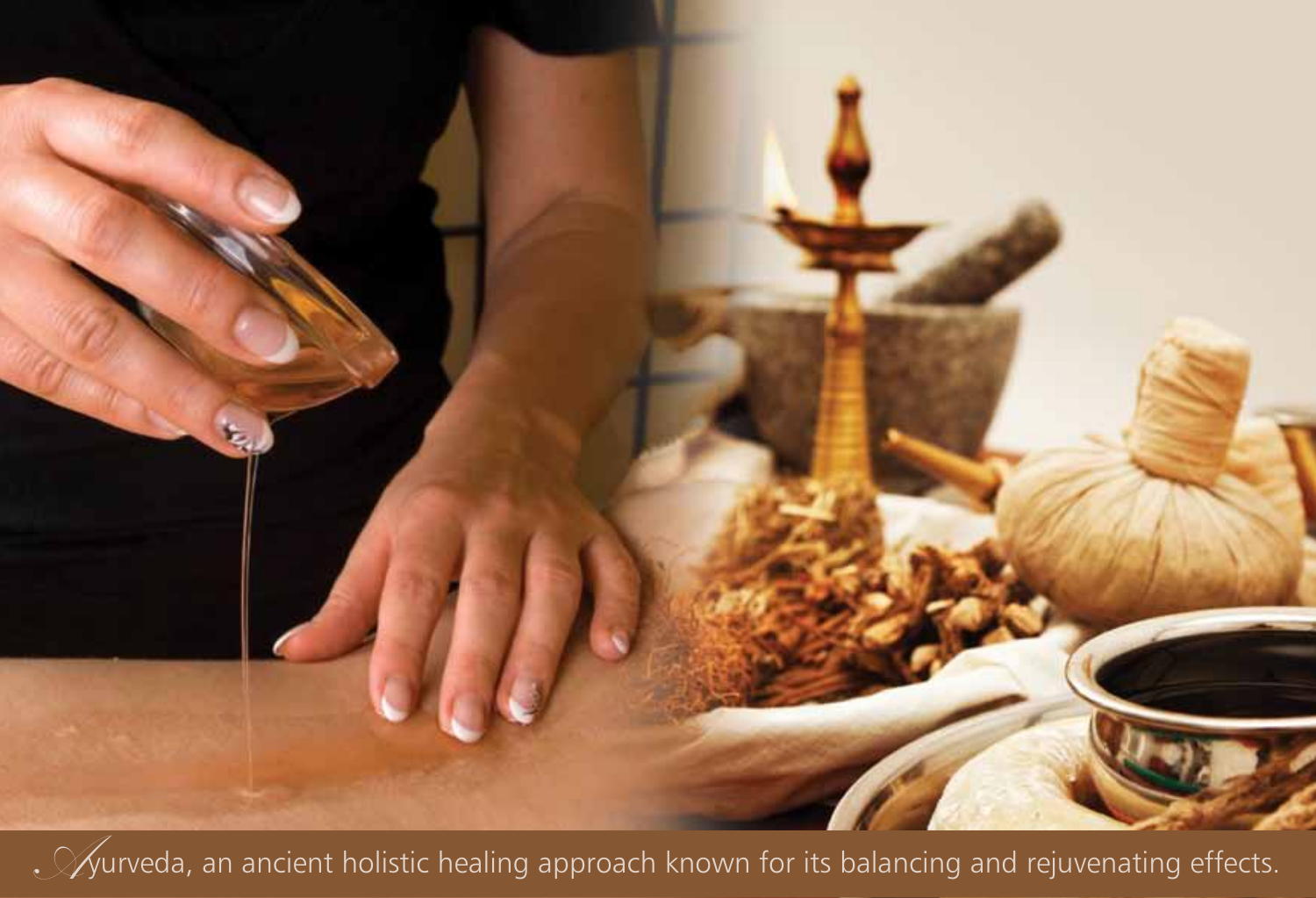# MARMA ABHYANGA MASSAGE 60 min 90 min

A rejuvenating massage using Ayurvedic medicated oils to alleviate mental and physical stress, the Marma Abhyanga massage uses pressure points to stimulate vital energy points and promote life force energy throughout the body. This therapy is renowned for its ability to stimulate the body's own natural cleansing processes.

#### Kati Basti 75 min (Intensive Back Relief)

Created as a complete renewal for the body, this treatment combines a De-stress back massage with Ayurvedic back relief therapy ('Kati Basti') to awaken the body, heart and soul. Warm medicated oil is gently dripped on the lower back to form a warm reservoir followed by an application of hot compress infused with 7 warming herbs. While relieving muscle tension, this therapy helps to lubricate connective tissues, keeping them flexible. Treatment is recommended to relieve lower back pain.

#### SHIROBHYANGA 60 min (Indian Head Massage)

Using warm herbal oils, this treatment includes a massage of the scalp, neck and shoulders to sweep away tension and to relieve mental tiredness.

A perfect relaxing treatment after a busy day of meetings or activity.

## SHIRODHARA 60 min

Based on the teaching of Ayurvedic medicine, soothing herbal oils flow in a continuous stream on the 'third eye' (forehead) to lull your senses into a deep ocean of calm. This therapy improves mental clarity while relaxes the whole body. Treatment is ideal for those seeking relief from insomnia, jet lag or mental stress.

# AYURVEDIC WELLNESS PROGRAMME

# Ayurvedic Rejuvenation 2 Hr Programme

Programme focuses on releasing body toxins and allow the body to rest and recover.

- Dosha Consultation
- Abhyanga Massage
- Shirobhyanga (Indian Head Massage)
- Refreshment

### Ayurvedic Balancing 2 Hr Programme

Programme focuses on reducing fatigue while providing relief to insomnia, migraine or anxiety.

- Dosha Consultation
- Shirodhara
- Shirobhyanga (Indian Head Massage)
- Refreshment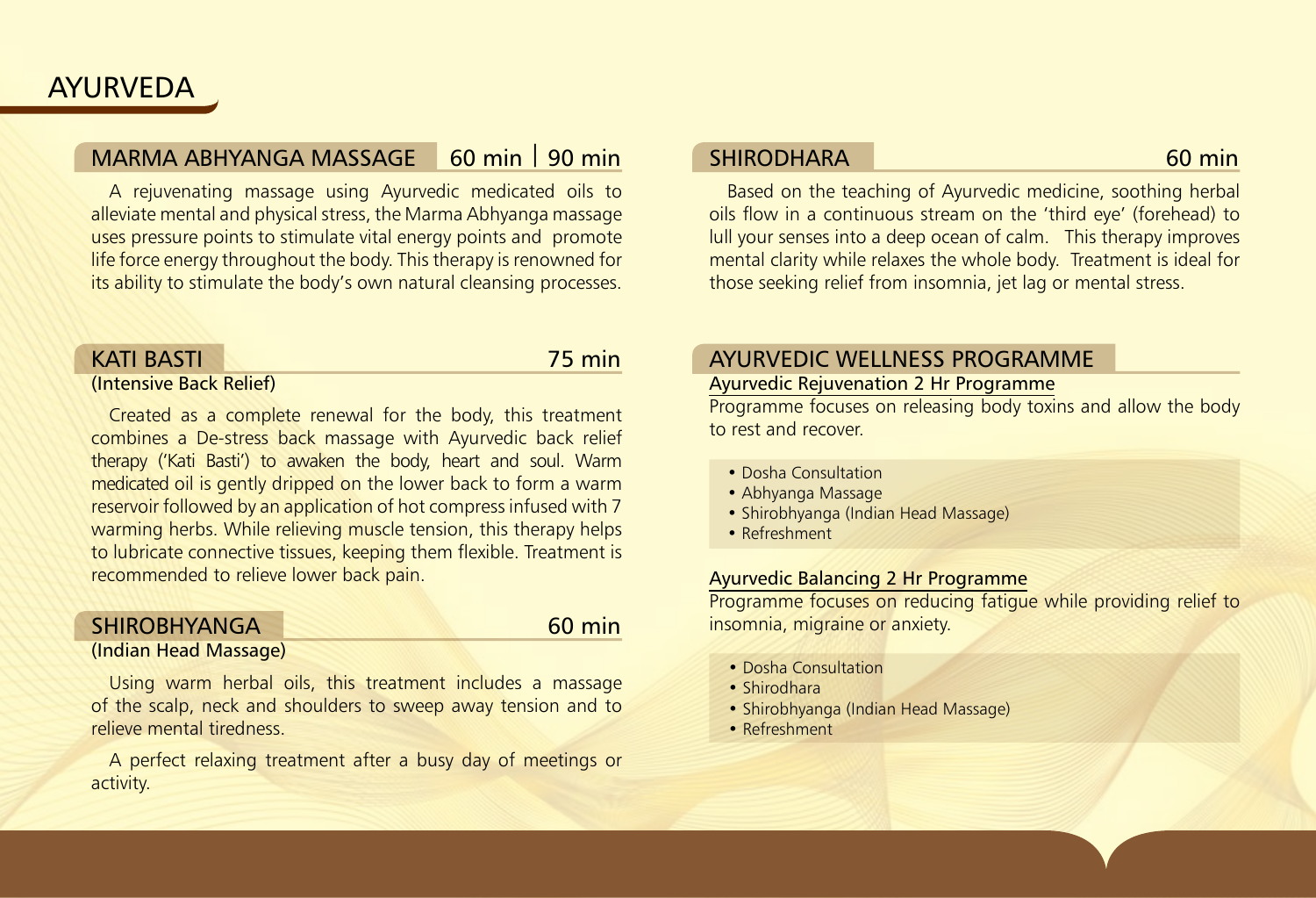# BODY THERAPY

# BOTANICAL BLISS 105 min

A signature creation of Spa Cenvaree designed for women to reveal healthy beautiful skin. This package uses the essence of botanical plants and ground rice as a gentle scrub, followed by the eastern technique of warm galangal body mask to reduce cellulite and water retention. Fresh floral petals are massaged onto the skin for a velvety smooth result.

# SIAMESE ZEN 105 min

Ideal for detoxification of the skin, this treatment begins with a Plai herbal scrub known for its anti-inflammatory properties. The body is then immersed in a Hot Herbal Clay to relieve symptoms such as digestive problems, muscle aches, or skin inflammation.

### Instant Smooth 105 min

Your skin is gently polished with a Pumpkin & Gooseberry Regeneration Body scrub to restore smoothness, followed by a natural black mud infused with seaweed, green tea, caffeine and botanical oils to promote firmer skin tone. This experience is completed with a skin nourishing Soybean & Jojoba Serum to reveal luminous skin. A perfect treat to hydrate and gives your skin a radiant and healthy glow.

## AFTER SUN RECOVERY 105 min

 Following the healing wisdom of local traditions, a soothing wrap of red rice and ground herbs cooked in milk is applied to promote healing on sun exposed skin. Your skin is then remineralised with a refreshing Aloe Vera & Cucumber massage, followed by a relaxing foot massage. Beneficial after sun exposure.

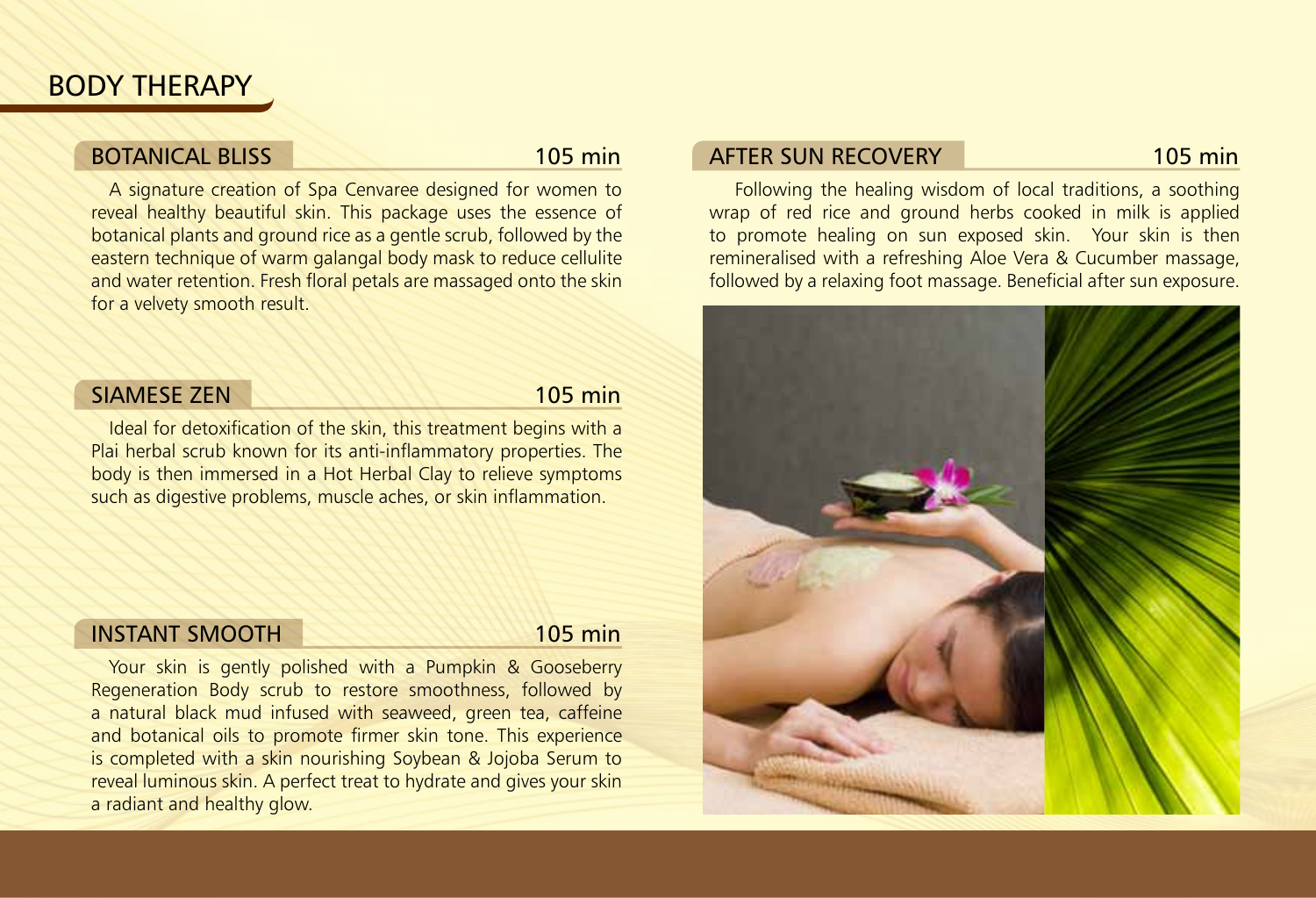# BODY POLISH

Rejuvenate and detoxify with our age-defying body scrubs. Enriched with the powerful anti-oxidants of seasonal fruits and plants, this restorative treatment will repair stressed skin while helping to protect against sun damage.

 All scrubs are 60 minutes per session and begin with a gentle body brushing to stimulate the lymphatic system.

### HERBAL SCENT

### 7 Miracle Grains Body Exfoliation (Signature)

Taking its inspiration from the time-honoured hot pouch therapy of Thai Healing filled with freshly steamed grains. This body scrub features 7 different types of treasure grains such as Wheat Germ, Barley, Cornmeal, Oatmeal, Millet, Red Rice and Soy Beans. On application, the heat loosens tight muscles while revealing a radiant and smooth skin through its exfoliation process.

#### Siamese Herbal Loofah Scrub

Herbal powders are mixed with medicinal plants such as Kaffir lime leaf, Lemongrass and Plai to detoxify and remove dull skin. Treatment features natural loofah scrub to revitalise skin.

### FLORAL SCENT

#### Botanical Bliss Flower Scrub

Capturing the smell of fresh garden, this mixture consists of fresh flower petals, rice blend, and oatmeal to restore lost vitality of the skin.

### REFRESHING SCENT

#### De-Aging Passion Fruit & Lemongrass Salt Scrub

 A guest favourite, this scrub is known for its exquisite fragrance and stress-relieving properties. The tangy fragrance of lemongrass refreshes tired mind while passion fruit seeds smoothen skin to perfection.

### CITRUS SCENT

### Organic Mangosteen & Passion Fruit Anti-oxidant Scrub

 A delicious, skin-smoothing body scrub is infused with Mangosteen extract to buff away dullness. Rich in antioxidants this treatment is packed with condensed tannins which are effective in tightening skin pores and its zesty formula brightens the appearance of skin.

### FRUITY SCENT

#### Succulent Strawberry & Roselle Scrub

 Voted as the best anti-oxidant recipe, this luscious botanical scrub uses fresh strawberries, oatmeal, crushed almonds, and Roselle flower to exfoliate dead skin cells. High in Vitamin C and alpha-hydroxy acids, this scrub leaves skin soft and with a delightful smell. Guests are served with a signature Roselle tea as an anti-aging conclusion to this beautiful experience.

### SUMMER SCENT

#### Pumpkin & Gooseberry Regeneration scrub

 The skin softening qualities of pumpkin enzymes provide the dual action of skin exfoliation and nourishment. Pumpkin seed oils are rich in Vitamin A while Gooseberry contains high anti oxidants essential for radiant skin glow.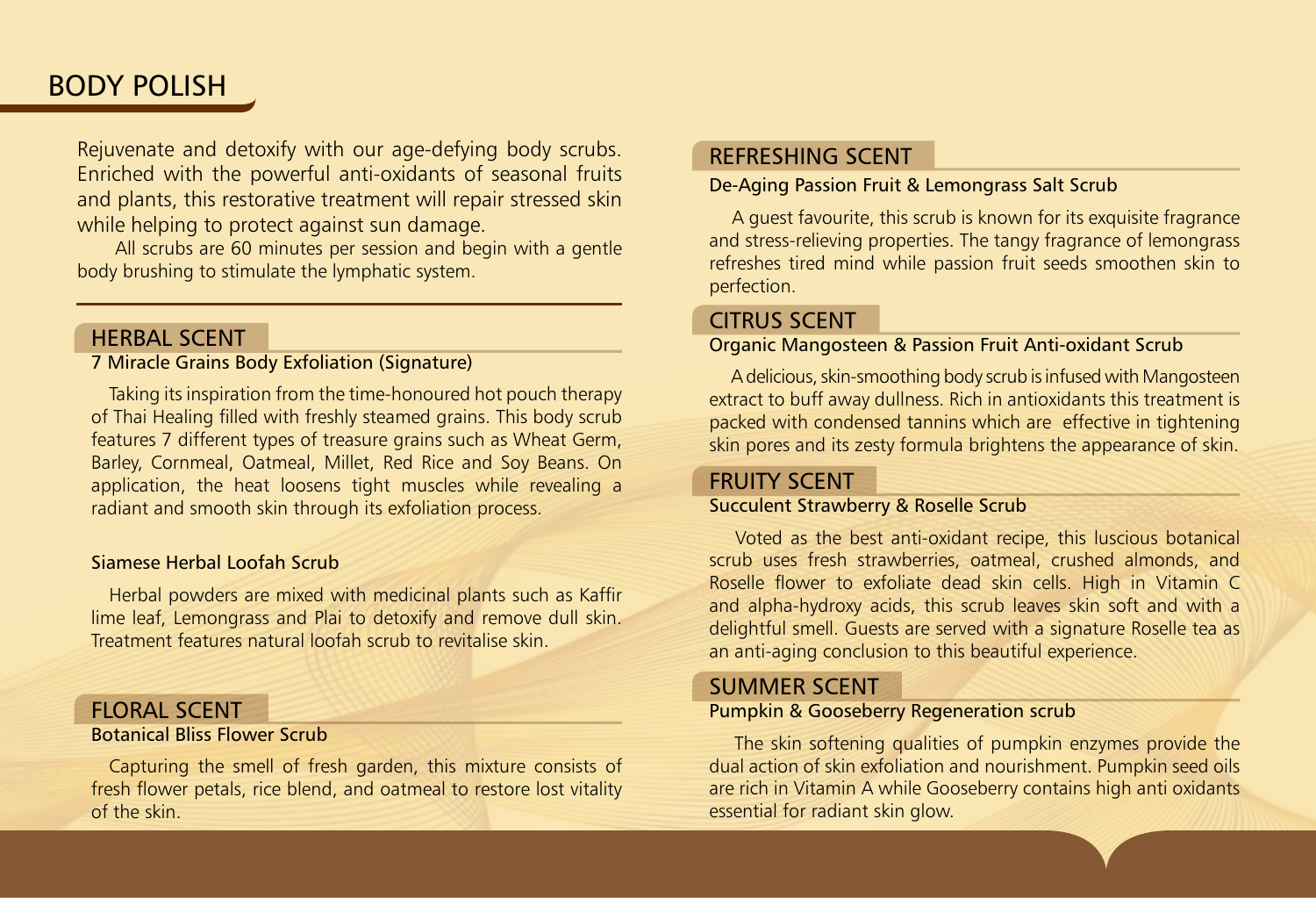

 $\mathcal D$ uxurious blend of natural botanical oils and plant essence to restore skins youthful vitality.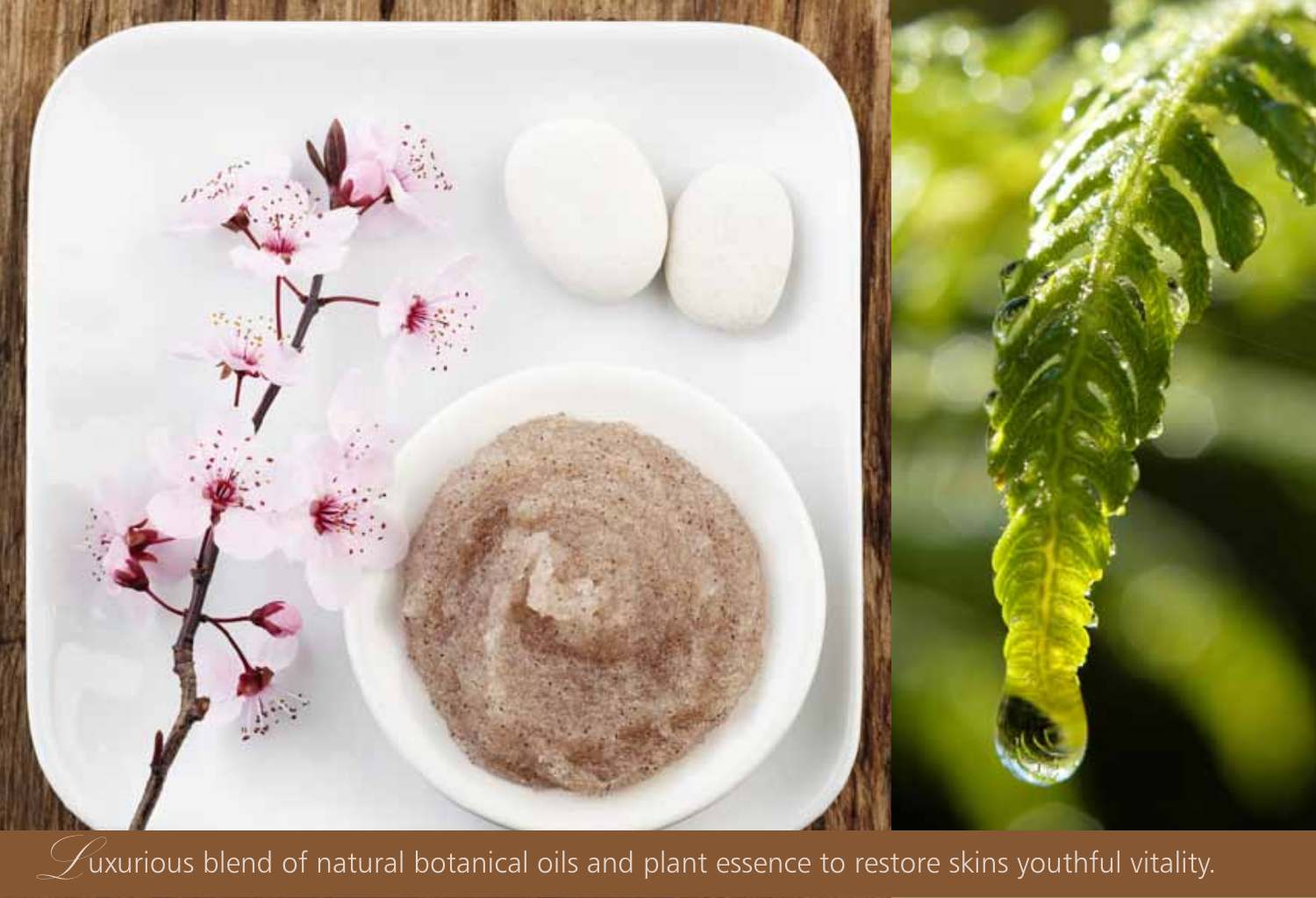# FACIAL THERAPY

# FACE NOURISHMENT 90 min

#### Signature Organic Facial

A luscious, relaxing facial customised for any skin type, this facial uses powerful herbal antioxidants and natural nutrients to address skin texture. Organic ingredients such as lemongrass, tamarind, oatmeal, cucumber and botanical oils are used to deeply cleanse, exfoliate and hydrate the skin. A lymphatic facial massage is administered to improve blood circulation and help achieve firmer skin. A signature facial pouch filled with warm sesame rounds off the facial, leaving your skin refreshed and radiant.

## ANTI AGING 60 min

#### Jurlique Intense Recovery

An intensive facial to treat sun damaged and nutrient deprived skin with antioxidants derived from Carrot Root Extract, Evening Primrose, and Calendula. This facial improves skin firmness, minimises pore size and leaves skin radiant. Finishing touch includes wrinkle softening cream to soften appearance of fine lines.

### ADD ON EYE CARE 30 min

#### Jurlique Absolute Eye Bright

An intensive care formulation developed for the protection of the delicate eye area, this treatment features Arnica lotion, Elder Cream, Wrinkle refined cream, Herbal eye recovery gel as well as active botanical ingredients target to brighten the eye area. This treatment is effective to reverse the signs of aging.



### FACE HYDRATION & GLOW Jurlique Deep Cleanse

 This facial is designed to unclog pores while improving skin tone. This facial includes cleansing, exfoliation, steaming, cleansing mask to rid impurities and excess oils. Facial is completed with a relaxing hand massage using Magnolia & Rose Hand lotion mixed with Rosehip oils and Vitamin E known for its intensive conditioning for the hands and cuticles.

# SOOTHING SUNBURN 60 min

#### Jurlique Sunburn Sensitivity Facial

 A facial to prevent peeling while saturate your skin with a much needed moisture boost. Lavender hydrating mist is used to soothe and calm sun-stressed skin, followed by a delicate hydrating application of Calendula & Witch Hazel cream to promote skin healing. Session completes with your choice of Foot massage or Head massage.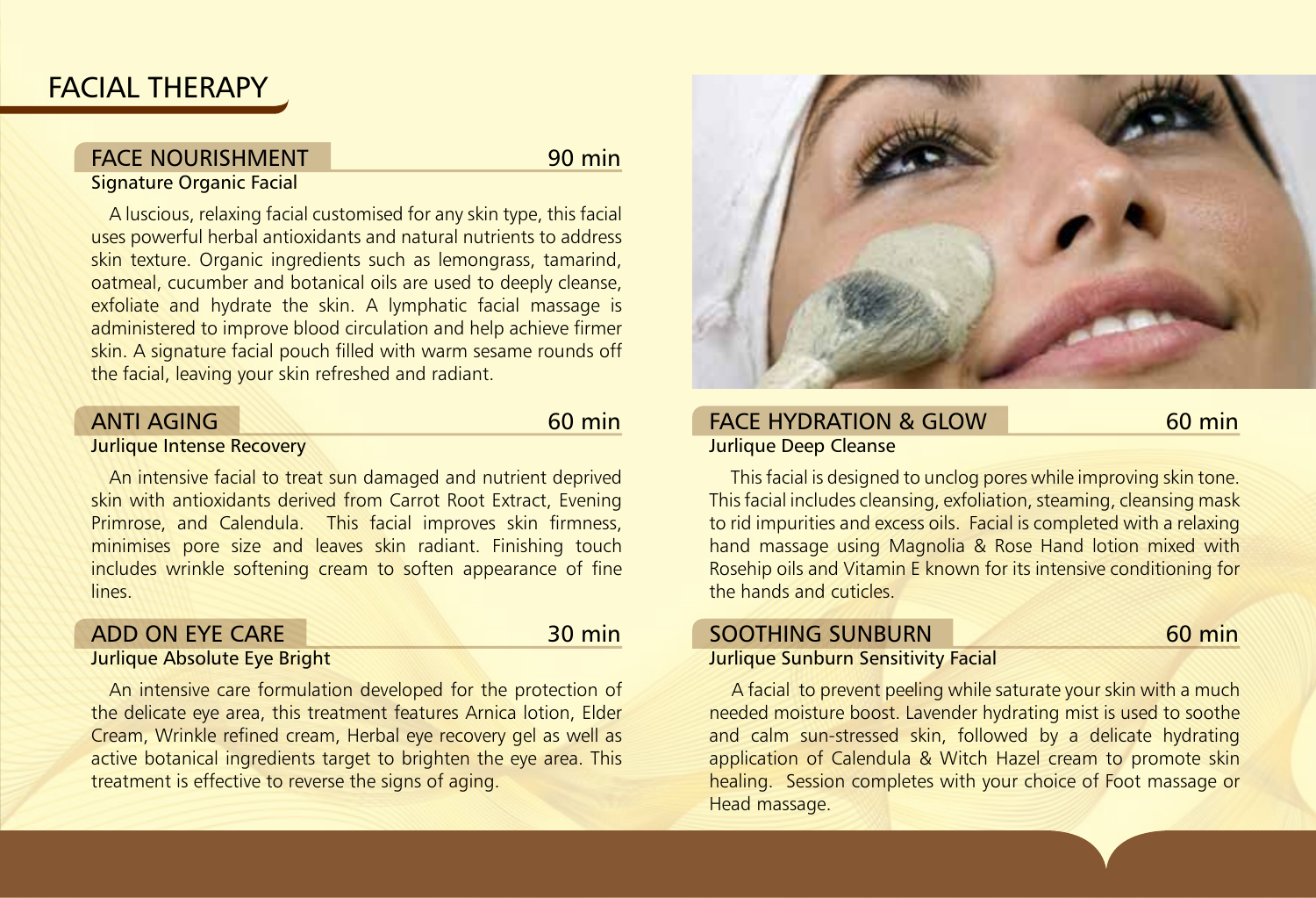# **EXCLUSIVE FOR HER**

# CONTOURING & SLIMMING PROGRAMMES

# BODY SHAPING 105 min

Formulated from a phyto-aromatic slimming complex, this treatment incorporates brown seaweed extracts (Laminaria), Caffeine and Ivy as active ingredients to detoxify fatty deposits and encourage the elimination of waste fluids which are the main causes of cellulite.

Sessions include steam, marine salt scrub, and marine mask infused with Bora Bora sea water. A firming massage is administered on cellulite-prone areas. A single session will produce visible improvements in firmer skin tone.

## BUST FIRMING 45 min

Specially developed for this sensitive area of the body, ingredients including Seaweed, Spirulina, Laminaria (Brown algae) are used to firm and tone the skin. Treatment includes a firming massage, marine exfoliation, firming mask and gel to tone the skin of the bust.

(The above Programmes are available at selected branches only)

# SIGNATURE ANTI CELLULITE 105 min

A perfect package to improve lymphatic flow and melt away cellulite. A warm seaweed mud wrap infused with green tea & cucumber is applied to reduce water retention and flush out toxins. Session continues with an anti cellulite massage to facilitate the trimming of cellulite.

- 
- Herbal Steam Marine Salt Scrub
- Sea Champagne Body Contour Wrap Anti Cellulite Massage
- 



# SPA NAILS FOR HER

# Classic Manicure or Classic Pedicure 60 min

 A basic maintenance for beautiful hands or feet. Skin will be exfoliated and moisturized with Magnolia & Rose hydrating lotion, cuticles tidied, nails shaped and painted to perfection with fashionable OPI nail lacquer.

# Classic Combo : Mani & Pedi Beauty

This Classic Combo includes all the essential nail care components of the manicure and pedicure plus additional exfoliation and light massage to soften skin and heighten relaxation of the senses.

# French Manicure or French Pedicure 60 min

 Basic nail care includes hands or feet exfoliation, nail shaping, cuticle maintenance, followed by a French manicure or pedicure painting.

# ADD ON: EXTRA SOFT PARAFFIN DIP 30 min

A deep heat mask to leave your skin luxuriously soft and smooth. Recommended for those suffering from arthritis or dry skin.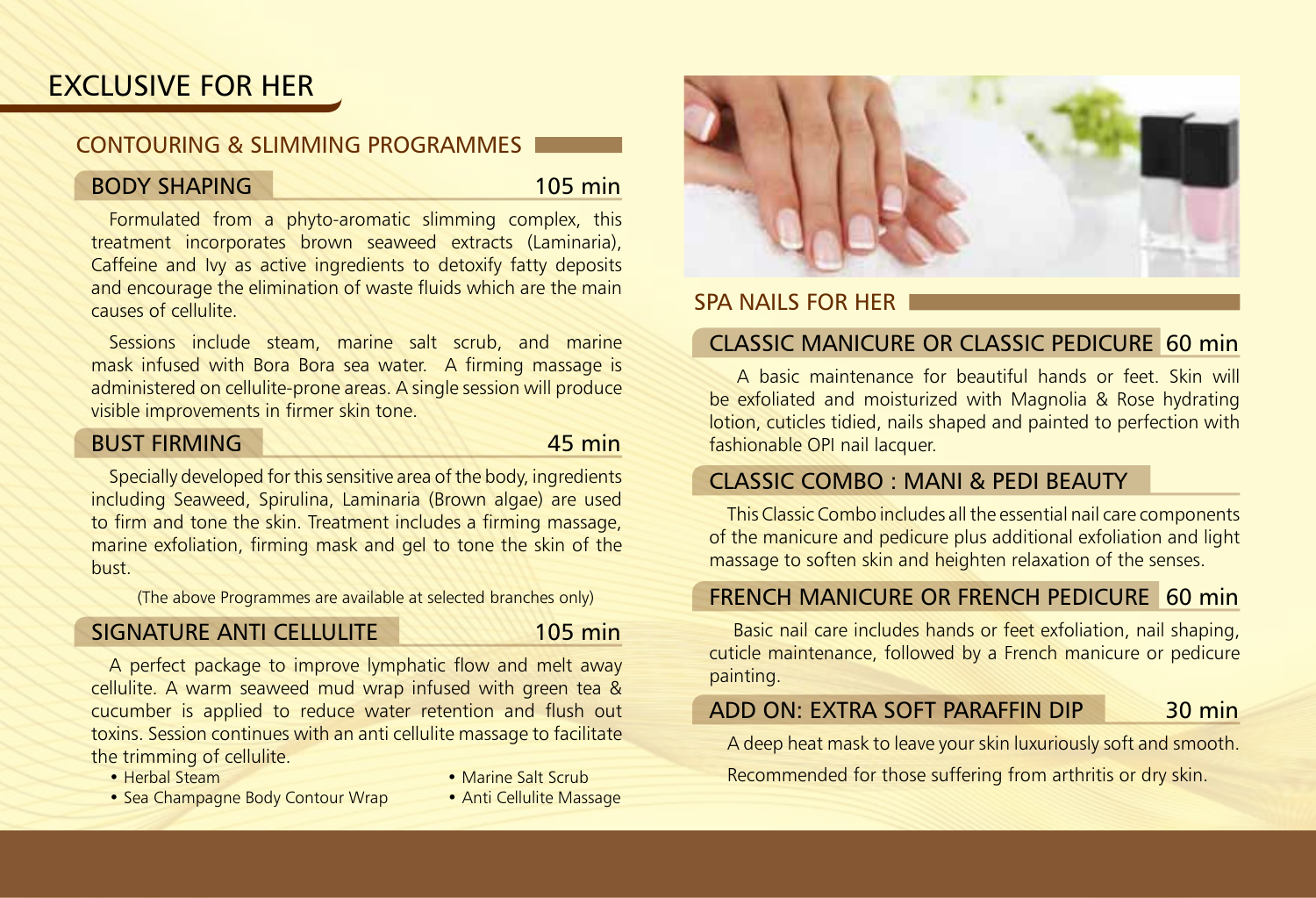# PAR EXCELLENCE 120 min

Bring the most valuable strategy to the tee, your golf fit body. Session begins with a body brushing followed by Pumice stone scrub to smoothen rough skin. Your therapist then combines the curative elements of warm coconut compress with muscle melt massage to ease tight muscles and stimulate blood circulation.

### Well Refreshed 120 min

A series of treatments designed to relax you from head to toe. The session begins with a deep muscular massage to relieve tension in the muscle and the connective tissue, followed by a customised facial which includes, exfoliation, facial massage and a custom blended mask application followed by a soothing facial shave to leave you refreshed from head to toe.

# BACK INTO BALANCE 90 min

This therapy involves a massage concentrating on the stressed areas of the back, shoulders and neck. A steamed herbal poultice soaked with muscles relaxant herbs are administered to deliver deep medicinal heat to the back and legs.

### ESSENTIAL BACK CARE 80 min

Dedicated to those hard-to-reach areas of back, this treatment consists of back exfoliation and massage to relieve aches and pains. Select from a choice of back waxing to rid body hair or a warm herbal mask to treat skin dryness. This treatment is ideal for the removal of blemishes or to treat skin breakout.

# JURLIQUE FACIAL FORMULA FOR MEN 60 min

A deeply cleansing facial personalised for Men. A rich blend of plant oils is used alongside natural antioxidants derived from Witch Hazel, Grapefruit seed and Green tea to help regulate sebum production. Cleansing and exfoliation is followed by steaming and a hot towel compress to refine the pores. Session ends with a scalp massage and hand massage for a complete care.

# EXECUTIVE SKIN REJUVENATION 60 min

This service combines facial and shaving all in one to leave you a refreshed look. Relax in the art of straight edge shaving skills by our expertly trained therapist. Session includes facial steaming, deep cleanse, hot shaving followed by a soothing aftershave lotion.

# EXECUTIVE SOLE DELIGHT 30 min

A super hydrating foot care for Men. Feet are cleansed with Citrus & Neem foot soak followed by an exfoliation of Lime & Sugar scrub. Treatment includes a pedicure for a refined look.

## MEN'S SPORTS MANICURE 30 min

Session includes all of the pampering of a classic manicure with hand exfoliation, nail clipping and cuticle maintenance, leaving your hand clean and professional.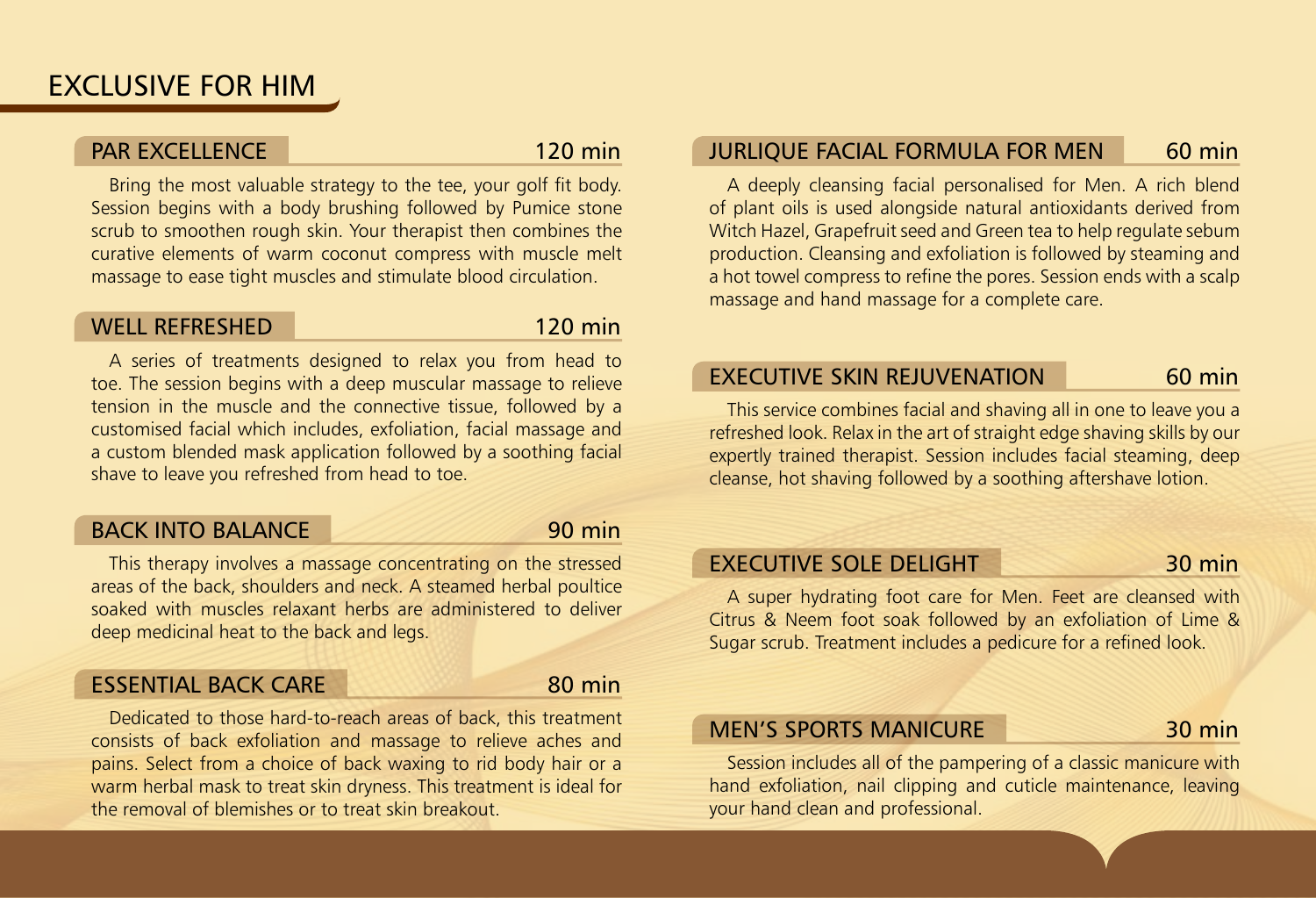# Our Recipe philosophy

SPA Cenvaree is passionately committed to providing only the purest and freshest ingredients in all treatments. We choose our ingredients wisely, and incorporate organically grown plants as much as possible to ensure our guests receive the maximum benefits while minimising the chance of allergic reaction.

# Jurlique Face Care

Founded in Australia, Jurlique is known as one of the purest skin care on earth. Its facial ingredients are complimented with the most potent, biodynamic, organic and natural ingredients sourced from its own farm, delivered to your skin.

### Frequently used ingredients include:

- 
- Aloe Vera Arnica Avocado Oil
- 
- Rose Macadamia Lavender
- Citrus

### Body Care

Innovative Seasonal specialty treatments are on offer throughout the year. Our body care products are literally "good enough to eat" as we only use combinations of hand picked garden herbs and fruits prepared freshly just before your treatment.

#### Frequently used ingredients include:

- 
- Lemongrass Ginger Coconut Flakes
- Tamarind Mandarin Grape seeds
- 

# Massage & Essential Oils

Vegetable oils and plants derive base materials, such as Almond Oils, Shea Butter, and Sesame oil are incorporated to provide therapeutic effects. All of our massage and essential oils contain 100% natural ingredients.

### Frequently used ingredients include:

- Cinnamon Cajeput Sweet Almond
- Geranium Rosemary Sesame
- -

• Chamomile